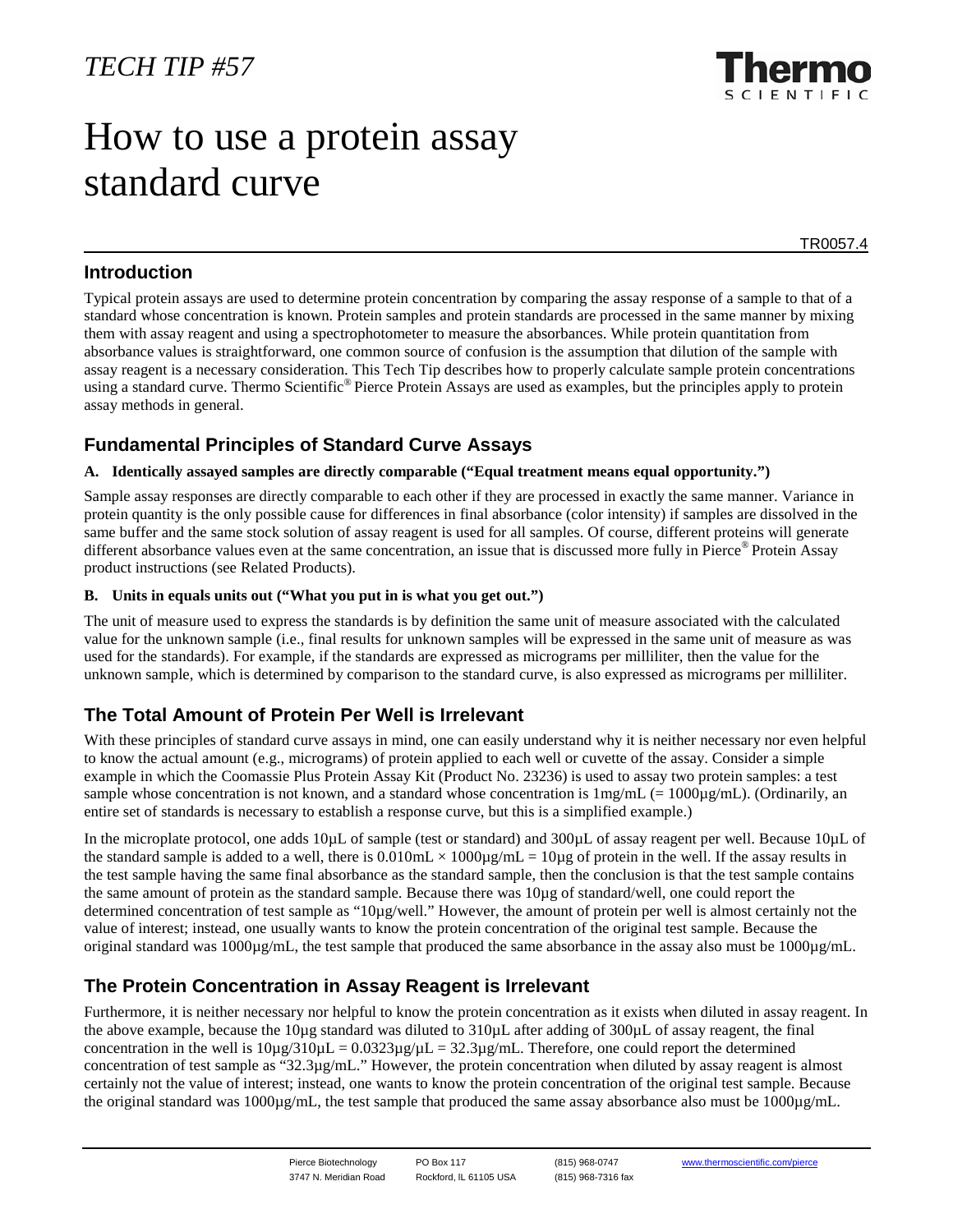

## **How to Apply Dilution Factors**

One situation in which the dilution factor is important to consider is when the original sample has been pre-diluted relative to the standard sample. Continuing with the same example, suppose that the original protein sample is actually known to be approximately 5mg/mL. This is too concentrated to be assayed by the Coomassie Plus Protein Assay Kit, whose assay range in the standard microplate protocol is 100-1500µg/mL. However, one could dilute it 5-fold in buffer (i.e., 1 part sample plus 4 parts buffer) and then use that diluted sample as the test sample in the protein assay. If the test sample produces the same absorbance as the 1000µg/mL standard sample, then one can conclude that the test (5-fold diluted) sample is 1000µg/mL, and therefore the original (undiluted) sample is  $5 \times 1000 \mu\text{g/mL} = 5000 \mu\text{g/mL} = 5 \text{mg/mL}$ .

### **How to Interpolate on a Complete Standard Curve**

Unlike the example described above, most assays use an entire set of protein standards whose concentrations span the effective assay range (e.g., 100-1500µg/mL for the Coomassie Plus Protein Assay Kit). Rarely, if ever, will the test sample produce an assay response that corresponds exactly to one of the specific standard samples. Therefore, a method is needed to calculate or interpolate between the Standard sample points. Most modern plate readers and spectrophotometers have associated software that automatically plots a linear or curvilinear regression line through the standard points, interpolates the test samples on that regression line, and reports the calculated value.

Consider the following example involving a set of six standard points  $(0, 250, 500, 1000, 1500, 1000, 1000, 1500)$ . The same point-to-point relationship for this set of standards is plotted in Figures 1 and 2, but different methods were used to determine a mathematical equation that describes this absorbance-concentration relationship. If a test sample results in an absorbance of 0.6, then one must interpolate between values obtained for the 500 and  $1000\mu g/mL$  standards to determine the test sample concentration.

On a merely graphical basis, one can see that the test sample must be  $\sim 650 \mu g/mL$ .

- The line segment AB in the point-to-point graph is described by the equation  $y = 0.0006(x + 333.33)$ .
- Solving this equation for x gives  $x = 1666.7y 333.33$ .
- If  $y = 0.6$ , then  $x = 667 \mu g/mL$ .



**Figure 1.** Example standard curve involving six points. The thin line is a point-to-point graph through the plotted standards. The thick line is linear regression for the entire set of standard points. Dashed lines represent interpolations for a test sample having absorbance 0.6. See text for additional details.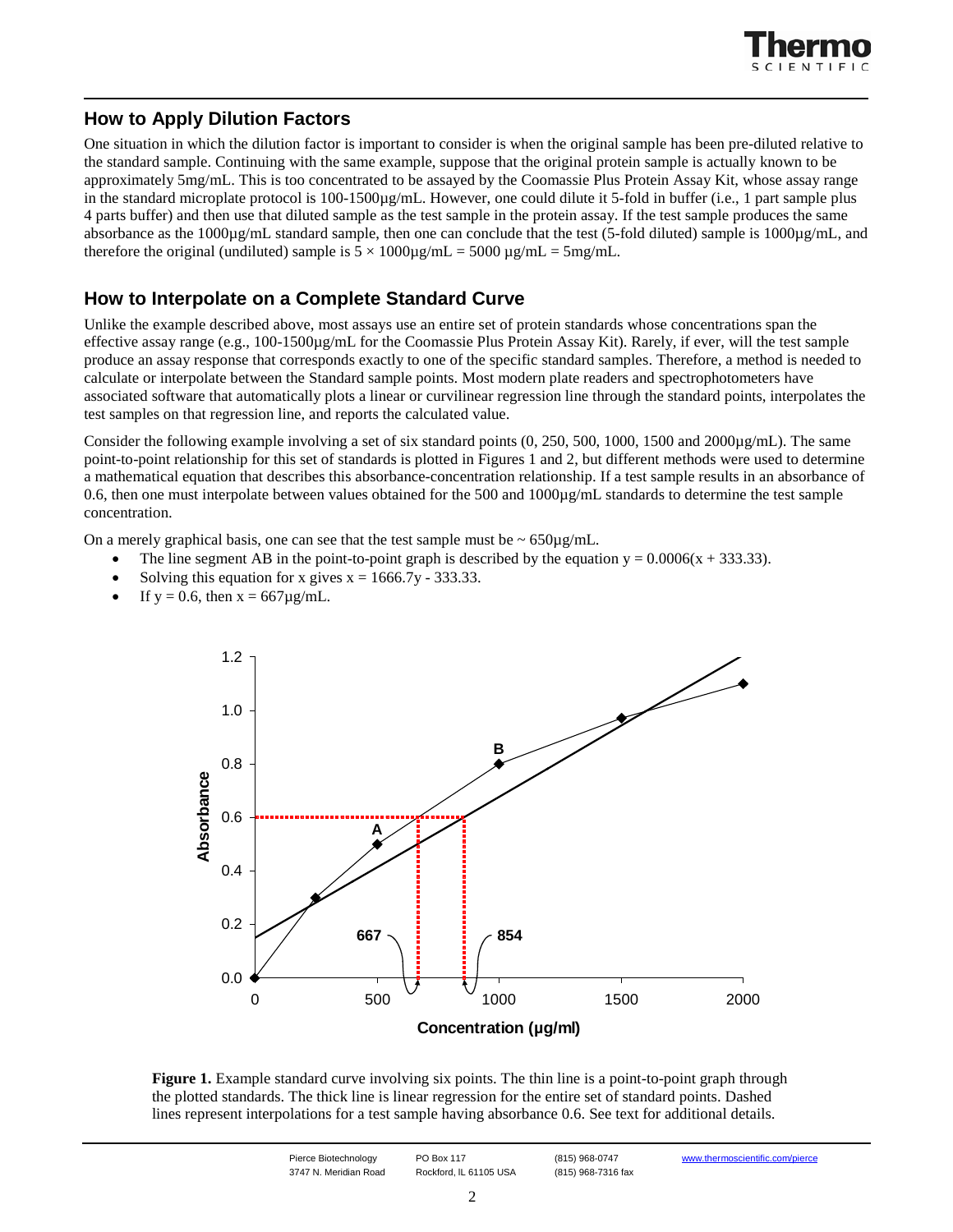

Many researchers plot a linear regression for the entire set of standards, assuming that the overall relationship between concentration and absorbance is best described by a straight line. The thick, straight line in Figure 1 is the linear regression that best describes the entire set of standard points ( $\mathbb{R}^2 = 0.9355$ ).

- The equation for this line is  $y = 0.00056x + 0.1174$ .
- Solving for x gives  $x = 1770.4y 207.91$ .
- For  $y = 0.6$ ,  $x = 854\mu g/mL$ .

As is obvious from the graph, this linear regression does not provide a good basis for interpolating test sample concentrations relative to assay results for the standards.

The best method for interpolation in this example is by reference to a curvilinear regression, in this case a 3-parameter polynomial equation that can be calculated by most plate reader software or standard spreadsheet programs (see box below).

- When solved for x, the 3-parameter equation ( $R^2 = 0.9997$ ) is  $x = 1372.2y^3 769.01y^2 + 1004.2y 2.9373$ .
- For  $y = 0.6$ ,  $x = 619 \mu g/mL$ .

On a merely graphical basis (Figure 2), this method can be seen as the most accurate for interpolating the test sample. If one had included a 750µg/mL standard, it surely would have occurred on this 3-parameter trend line rather than on the straight line segment AB or on the linear regression displayed in Figure 1.



**Figure 2.** Example standard curve involving six points. The thin line is a point-to-point graph through the plotted standards. The thick line is a 3-parameter regression for the entire set of standard points. Dashed lines represent interpolations for a test sample having absorbance 0.6. See text for additional details.